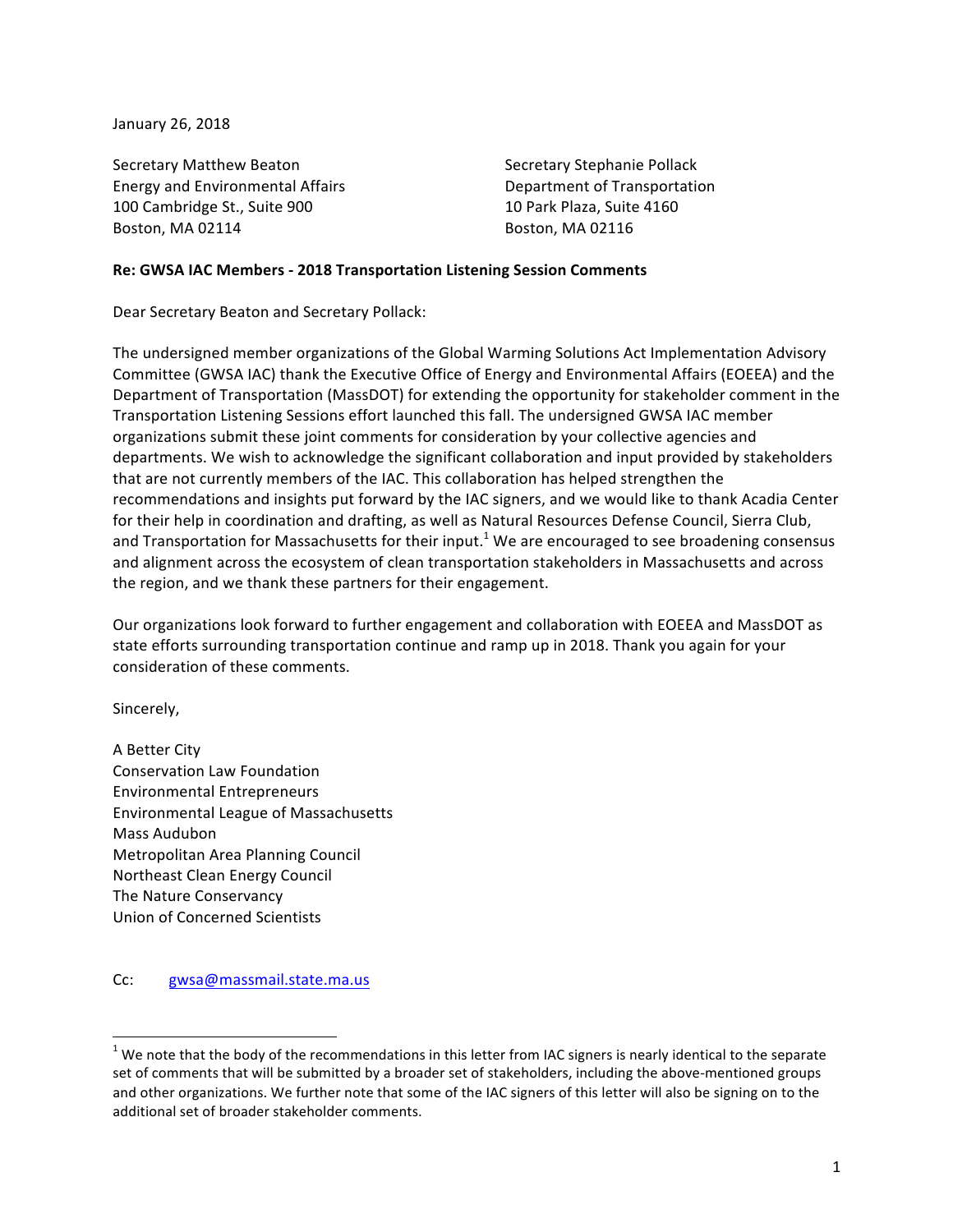Thank you for this opportunity to provide comments on the transportation and climate issues facing Massachusetts. Our organizations appreciate the leadership that Massachusetts has shown by hosting listening sessions across the state, and we support your efforts to reduce emissions in our transportation system.

These comments address three categories of issues:

- Regional cap-and-invest policy for transportation;
- Mode shift, smart growth, and land use; and
- ZEV policy recommendations.

### **Executive Summary**

Over the past decade, under both Republican and Democratic administrations, Massachusetts has helped lead the nation towards clean and renewable energy. Under the Global Warming Solutions Act, Massachusetts established the strongest legally binding limits on global warming pollution in the country. Massachusetts leadership helped establish the first regional limits on pollution from power plants through the Regional Greenhouse Gas Initiative (RGGI). We have the most energy efficient economy in the country, saving consumers millions on our energy bills. We have nearly ended the use of coal, we have created over 100,000 clean energy jobs, and last year Massachusetts made an investment in offshore wind that will make us a national leader in that technology.

As the Baker-Polito Administration has recognized, it is now time to address carbon emissions from the transportation sector. Our cars and trucks, rather than our power plants, are now the largest source of pollution in the state of Massachusetts, and transportation is the one area of our economy where emissions today are actually higher than they were in 1990. Beyond emissions, our transportation system faces many other critical challenges, including underfunded public transportation services, insufficient affordable housing near transit, and poor transportation services for low income communities. We will outline some of the major challenges facing transportation in the state in Part I of this comment.

One way we could address many of these challenges is through a cap-and-invest policy similar to the Regional Greenhouse Gas Initiative (RGGI). RGGI is a policy with a proven track record of success in reducing emissions while creating jobs and saving consumers money. If Massachusetts joins with our neighbors in the Northeast to create a similar program covering transportation emissions, that program could raise billions of dollars for Massachusetts and other states in the region, in addition to reducing emissions, which could enable us to significantly scale up our investments in clean transportation. Part II of this comment looks specifically at a regional cap-and-invest program.

Broadly speaking, to reduce emissions in the transportation sector we need to provide people with reliable alternatives to driving and provide the people who must drive with the cleanest and most efficient vehicles possible. We need a public transportation system that businesses and workers can rely on to connect people to jobs and opportunities. We need to be able to provide enough affordable housing near transit to retain talented young professionals and protect low-income residents from displacement and gentrification. And, as recent storms have demonstrated, we need to protect our transportation system from the impacts of a changing climate, which will take additional resources and strategies. In Part III of this comment, we outline some of the core steps needed to build communities where transit, walking and biking are viable choices.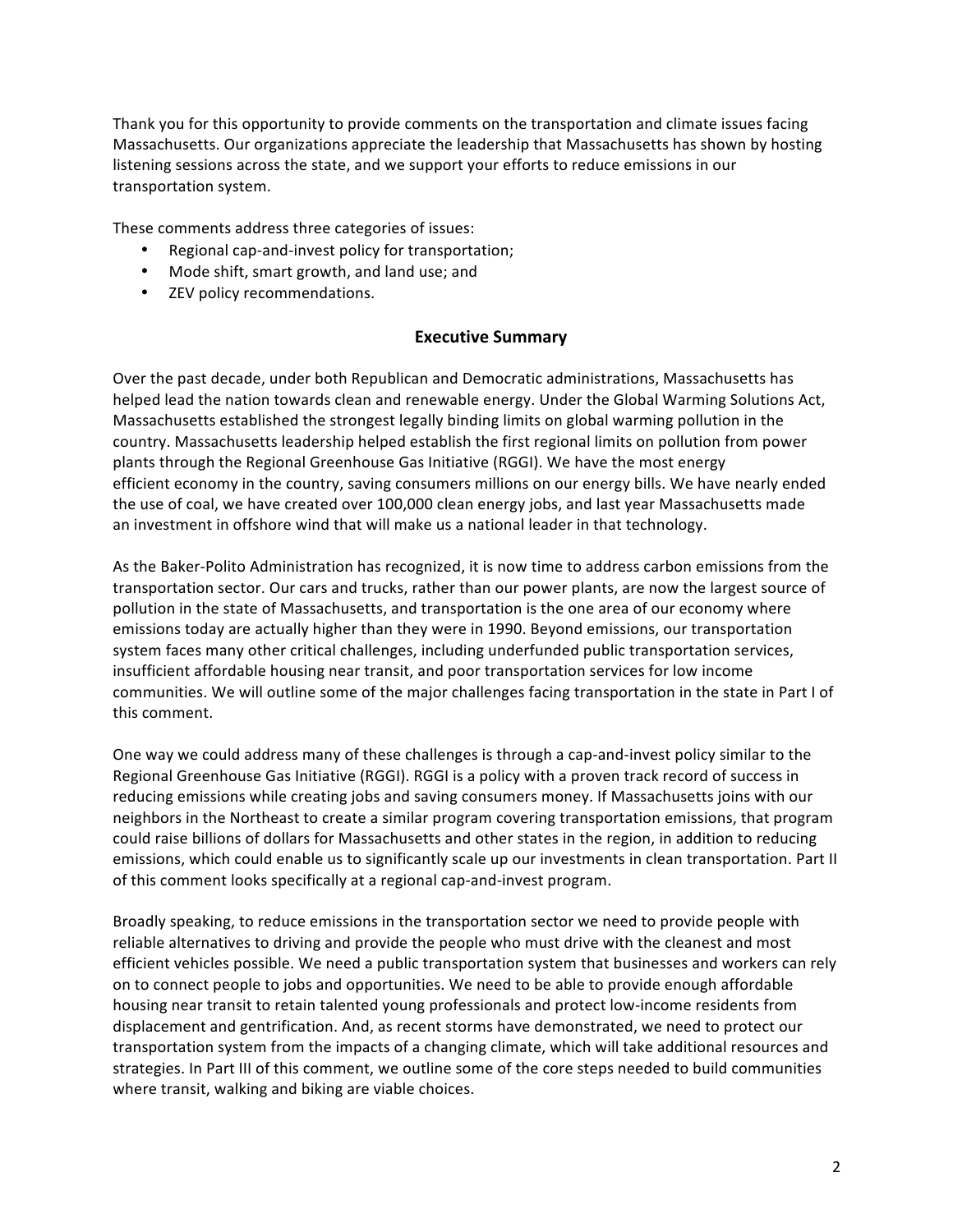Finally, to achieve our long-term greenhouse gas (GHG) reduction targets we need to convert much of our vehicle fleet to zero-emission vehicle (ZEV) technologies, such as electric vehicles (EVs). EVs are an exciting technology capable of delivering superior automotive performance and significant consumer savings without tailpipe emissions. Thanks to our relatively clean grid, in Massachusetts EVs can get the emissions equivalent of a 100-mpg gasoline vehicle. But making this technology work for low- and moderate-income residents will require the state to scale up our investments in infrastructure and purchase incentives. Maximizing the potential benefits of vehicle electrification will also require smart thinking on rate design to encourage efficient charging. We discuss some of these policies in Part IV.

Our transportation system faces significant challenges, but also enormous opportunities. If we make the right investments now, it could benefit Massachusetts residents in many ways, including more jobs, less money spent on gasoline, a more reliable transit system, cleaner air and improved public health, and greater access for all of our residents to economic opportunities. We hope that the Administration moves forward with a bold plan for a cleaner, better transportation system for Massachusetts.

# **I.** Challenges to Address

Transportation accounts for the largest share of carbon dioxide  $(CO<sub>2</sub>)$  emissions in Massachusetts,<sup>2</sup> the region, and the country. Like its neighbors in the Northeast and Mid-Atlantic, Massachusetts will be unable to meet 2030 and 2050 economy-wide greenhouse gas (GHG) emissions reduction requirements without making substantial progress in the transportation sector. If well designed, measures to reduce carbon emissions should also lead to reductions in other harmful air pollutants, such as soot and smog, which are linked to premature deaths, asthma, heart attacks, and other negative health impacts.

In addition to helping Massachusetts meet its emissions challenges, improvements to the transportation system are long overdue. Aging roadways and public transit inadequately serve the Commonwealth's residents and businesses, while the existing system fails to provide mobility options for large portions of the population. Limited affordable housing in neighborhoods close to transit pushes residents towards car-dependent suburbs and exurbs, increasing congestion, transportation costs, and emissions.

Massachusetts must deploy a suite of complementary policies to address these challenges. There is no silver bullet to transform the transportation system, but Massachusetts can greatly increase the prospects for success through a coordinated approach that encourages action at the local, state and regional level. By implementing complementary and efficient policies, Massachusetts can better position itself and its communities to achieve an equitable and clean transportation system. This coordinated action can moreover enable an alignment of modeling and measurement tools for emissions accounting, tracking, and projections. Current accounting measures for transportation-related GHG emissions provide insufficient visibility into where policies are having an effect within Massachusetts, let alone across states, and to what degree. By adopting detailed models that are aligned across local, state, and regional levels, we can not only streamline efforts, but also better understand the interplay of policies needed to achieve Massachusetts' vision for the transportation system of the future.

Vehicle emission standards, including the national standards doubling fuel efficiency by 2025 and the Zero-Emission Vehicle regulation adopted by Massachusetts and other northeastern states, will be critical to reducing emissions from cars and trucks. Numerous interrelated policies are needed to

<sup>&</sup>lt;sup>2</sup> http://www.mass.gov/eea/air-water-climate-change/climate-change/massachusetts-global-warming-solutions-act/ma-ghgemission-trends/.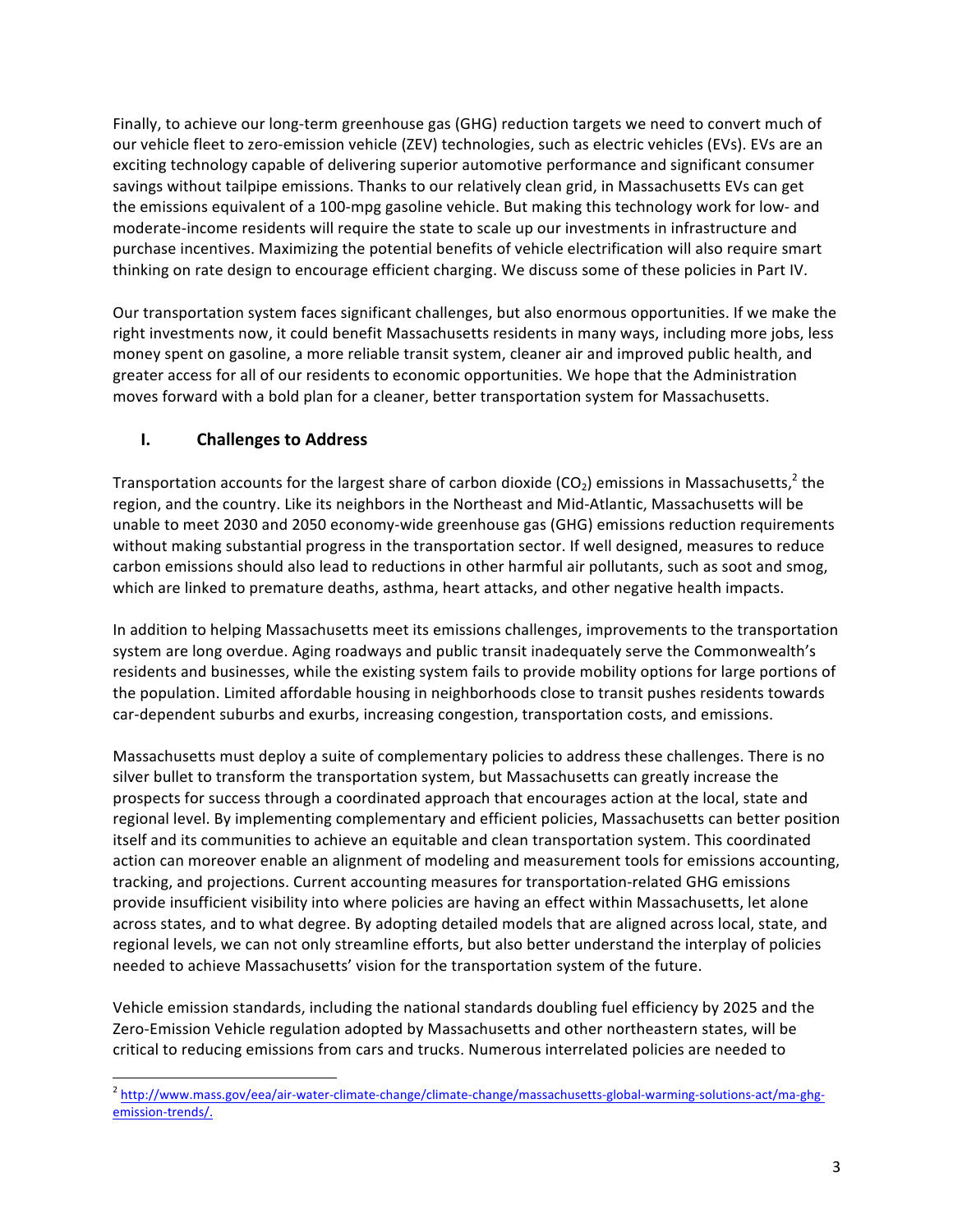improve the efficiency of land use decisions, by encouraging equitable smart growth, transit-oriented development, compact, mixed-use, and mixed income neighborhoods, and improved zoning. Similarly, increased investments and policies to shift vehicle miles travelled away from single-driver vehicles to walking, biking, transit, and other alternatives can reduce emissions and congestion. For vehicle travel that cannot be shifted to other modes, the electrification of the transportation sector is a critical decarbonization strategy that requires coordination among state agencies, non-governmental organizations (NGOs), regional entities, vehicle manufacturers, electric utilities, electric vehicle charging providers, and other stakeholders. Finally, Massachusetts must not lose sight of the substantial opportunity for innovation in this space, and the Commonwealth should look to support programs for early stage clean transportation innovation, such as pilots/demonstration-projects for new transportation technologies, business models, and services.

# **II.** Regional Cap and Invest for Transportation

As we seek to ensure that carbon pollution from the transportation sector is reduced as needed to protect the climate, a declining cap on emissions is necessary. The cap can additionally help fund other policies such as clean vehicle sales and performance standards, efficient land use planning, and charging infrastructure investments so that clean transportation technology is deployed widely and equitably. While Massachusetts could enact a state-level transportation emissions cap, a regional cap, combined with complementary state-level policies, would improve the efficiency of such a program. As 2018 arrives, momentum is building for Massachusetts and its peers in the Northeast and Mid-Atlantic to collaborate in pursuit of a regional program.

In November 2017, Massachusetts along with Connecticut, Delaware, Maryland, New York, Rhode Island, Vermont and the District of Columbia announced that they will be "engaging communities and businesses in conversations that explore the opportunities and benefits that could be achieved from coordinated state action." Regional action and alignment is helpful for the companies leading the lowcarbon transition, both for small businesses dependent on regional commerce and large businesses building regional market strategies. Companies and entities providing low-carbon solutions do so across state lines, and they benefit from consistent price signals for their potential customers and market counterparts in neighboring jurisdictions. Moreover, working together with other states brings economic heft and political durability to new policies. The combined GDP of the jurisdictions involved in the November announcement is \$2.8 trillion – comparable to the United Kingdom, the fifth largest economy in the world. $3$ 

### **A Proven Model Exists**

States in the Northeast and Mid-Atlantic have already demonstrated success with regional, marketbased climate policy through the Regional Greenhouse Gas Initiative (RGGI). Since RGGI's inception in 2009, the participating states have reduced power plant GHG emissions 40 percent<sup>4</sup> and generated over \$2.9 billion in net economic benefits.<sup>5</sup> Similar cap-and-invest programs have also been implemented in

<sup>&</sup>lt;sup>3</sup> Acadia Center analysis of data from the International Monetary Fund and the U.S. Bureau of Economic Analysis.<br><sup>4</sup> See: http://acadiacenter.org/wp-content/uploads/2017/06/AC\_RGGI\_on\_the\_World\_Stage\_20170626.pdf.<br><sup>5</sup> Th

impacts from 2009 through the first half of 2011, the second report covering 2012 to 2014. As a result, the combined benefits included above only account for five and a half years of revenue reinvestment, rather than the full six years from 2009 to 2014, and do not include benefits from later years. Reports at:

http://www.analysisgroup.com/uploadedfiles/content/insights/publishing/analysis\_group\_rggi\_report\_july\_2015.pdf and http://www.analysisgroup.com/uploadedfiles/content/insights/publishing/economic\_impact\_rggi\_report.pdf.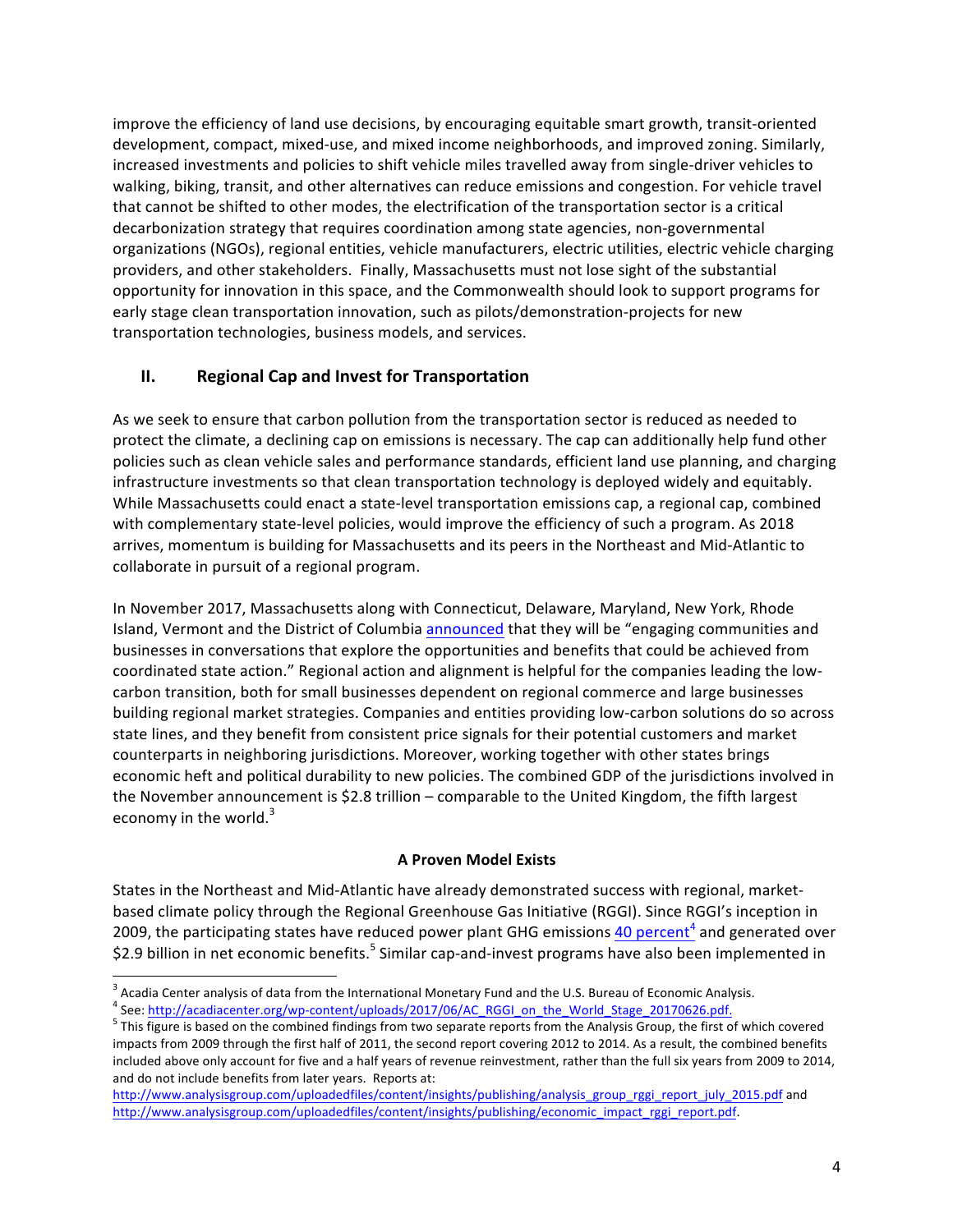California to reduce greenhouse gas emissions across the economy, as well as in Ontario, Quebec, and 36 countries across the world.<sup>6</sup> In the electricity sector, a price on carbon through RGGI, complemented by the strategic investment of resulting program allowance revenues as well as state Renewable Portfolio Standards and numerous other policies, have enabled new technologies to overcome the challenges of getting to scale. This, in turn, has produced cost-effective clean energy growth and overall economic benefits. A similar combination of complementary, adaptable policies and strategic investment of revenues is needed to launch a transformation of the transportation sector and ensure a broad distribution of benefits.

We encourage Massachusetts to lead and to help coordinate the Northeast and Mid-Atlantic states to establish a regional cap-and-invest program for transportation fuels that will enable necessary investments and reduce emissions.

### **Economic Growth and Job Creation**

Tackling transportation emissions with a cap-and-invest approach would generate substantial benefits for the region. Analysis for the Transportation and Climate Initiative (TCI) found that carbon revenues invested in Northeast and Mid-Atlantic states to reduce vehicle GHG emissions would create more than 100,000 new jobs in the region and put more than \$14.4 billion into families' pockets in 2030 alone. Clean transportation investments would also save hundreds of lives by reducing local air pollution and would eliminate nearly \$1 billion in transportation maintenance costs. With transportation revenue failing to keep pace with the Commonwealth's needs, emissions pricing reinvested in the transportation system provides an important means of supporting needed transportation system investments.

## **Equitable Benefits**

Massachusetts should invest in transportation solutions that meet local needs, improve transportation efficiency and resiliency, and spread benefits equitably. In particular, solutions must bolster health outcomes for low-income communities, communities of color, and other vulnerable populations that face disproportionate burdens from transportation-related pollution. Access to clean, safe, reliable, and affordable transportation options must be improved for underserved urban and rural populations, and revenue must be used to mitigate any undue burdens born by low-income households now and in the future. Investment in transportation solutions provides an opportunity to support better health outcomes, robust public transit and living wage jobs for residents in historically marginalized communities.

# **III.** Mode shift, Smart Growth, and Land Use

Smarter land use and investment in cleaner, more equitable transportation options like public transportation, biking, and walking are other major strategies that we strongly support to reduce emissions from transportation in Massachusetts and across the region. Massachusetts should deploy a suite of complementary policies to address these challenges and improve the efficiency of land use decisions, including policies such as smart growth, transit-oriented development (TOD), and improved zoning. While no state agency has direct control over land use, the state can influence municipal land development through financial incentives, economic development practices, and infrastructure investments that encourage low-carbon smart-growth practices. Moreover, the state can encourage

 $^6$  World Bank Group, State and Trends of Carbon Pricing 2016. Available at: https://openknowledge.worldbank.org/bitstream/handle/10986/25160/9781464810015.pdf?sequence=7&isAllowed=y.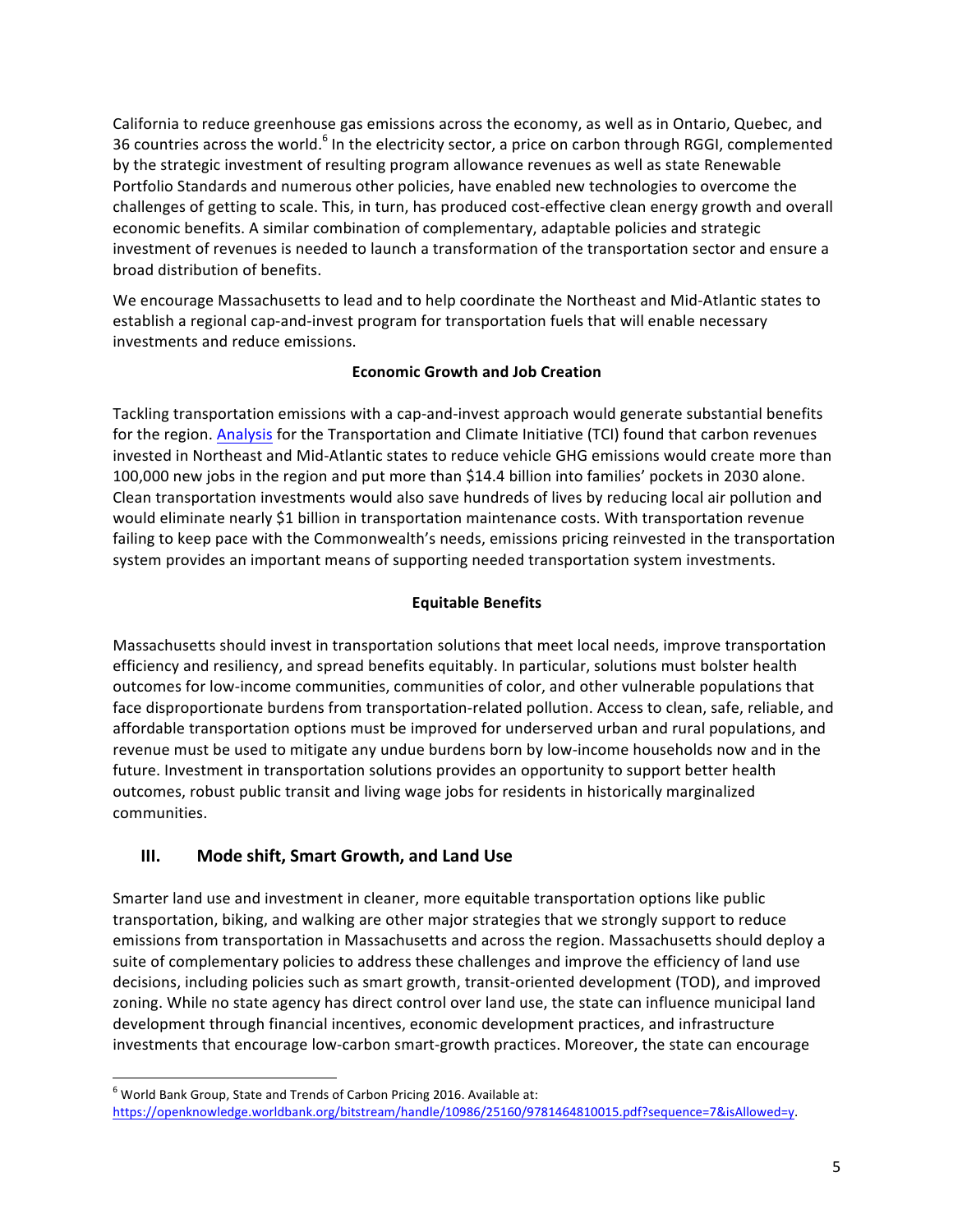TOD projects, which are critical to the region because they encourage smart growth and provide improved transportation options for a larger number of riders. To complement the MBTA's recently adopted TOD guidelines, the state should pass legislation to update zoning laws so that cities and towns can better plan for denser and less carbon-intensive smart development. Land use policies, for instance, that require multifamily and inclusionary zoning work well to promote TOD. Continued and increased funding for Complete Streets and strategies that reduce the over-abundance of parking near transit additionally support compact development.

The state can further help to reduce emissions via natural climate solutions by encouraging the conservation, enhancement, and restoration of the natural carbon stocks and cycles in ecosystems through smart transportation and land use choices. The GreenDOT program includes smart measures, such as a 2 to 1 ratio of replanting trees when removed for construction of roadways. Additionally, the deployment of pervious pavers, rain gardens, and other low-impact development strategies not only decrease flooding and urban heat island impacts, but also reduce storm-water pollution from impervious surfaces, thereby improving water quality and the health of aquatic systems, such as salt marshes, that stock and cycle carbon. Massachusetts should moreover support existing – and consider other – applications of the sustainable development principles in the Greenhouse Gas Policy of the Massachusetts Environmental Policy Act.

Equally critical, investments to shift miles travelled away from individual cars to walking, biking, and transit reduce emissions and lower congestion for remaining drivers. Since population and job growth continue to grow fastest within the urban core municipalities served most heavily by the MBTA, we must increase the capacity of the existing transit system and expand MBTA service, particularly the bus system, through strategies such as Bus Rapid Transit (BRT). Compared to single-occupant vehicles, buses emit on average about one-tenth the amount of carbon dioxide, and are a lower-cost investment than other forms of public transit. The Commonwealth should redouble efforts to invest in maintaining and adding capacity to the MBTA and our regional transit authorities (RTAs), and investments in active transportation infrastructure should continue to increase. Moreover, not only are walkable and bikeable communities highly desirable places to live, but also people drive 5 to 15 percent less in communities with good walking and biking conditions than those in more car-dependent areas. Smart pricing strategies, including congestion pricing, Vehicle Miles Traveled (VMT) fees, appropriate pricing for parking, a gas tax indexed to inflation, and comprehensive open-road tolling, can increase funding to support investments in the transportation system, including pedestrian-friendly streetscapes, dedicated bike lanes, and BRT.

On the cutting edge, autonomous vehicles (AVs) must be properly regulated, including mandatory data reporting that is more detailed, comprehensive, and routine than currently required of Transportation Network Companies (TNCs). AVs must be incentivized or required to be zero-emissions. Additionally, the roll-out of AVs must be joined with complementary policies so that emissions levels, traffic, safety, and public health are all improved by technology advances, and sprawl is not exacerbated.

A strong focus on policies and funding that support mode-shift and smarter land-use will complement the policy recommendations in the sections to follow. And importantly, proceeds from the regional capand-invest program outlined in section II can make these investments possible.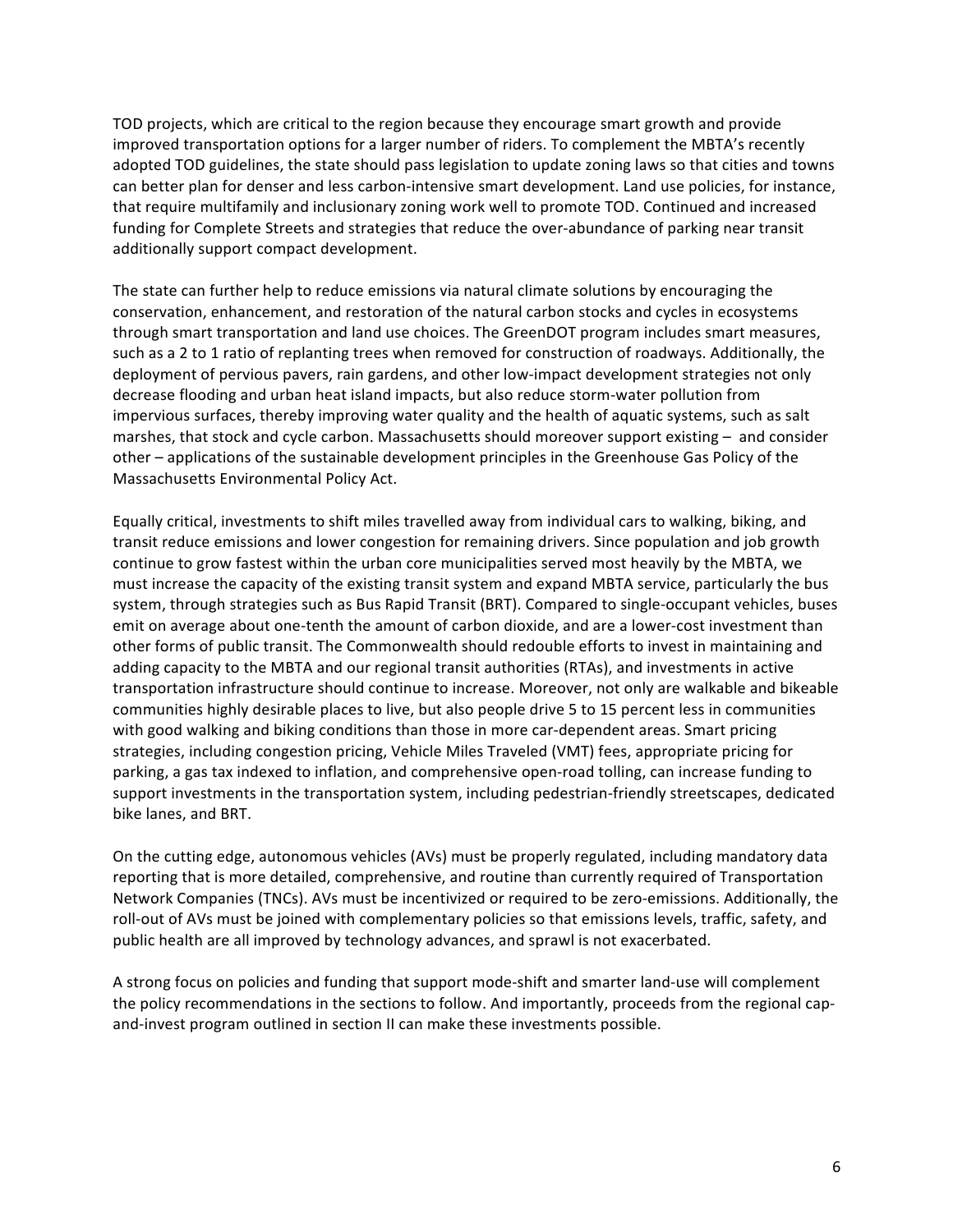# **IV. ZEV Policy Recommendations**

Achieving the dramatic reductions in transportation emissions required by the Global Warming Solutions Act will require the near-complete transformation of our vehicle fleet, from cars, trucks and buses that run on oil to zero-emission technologies such as electric vehicles. Studies have demonstrated that the transition to electric vehicles is critical to achieving deep decarbonization of transportation<sup>7</sup> and is one of the most cost-effective<sup>8</sup> strategies to reduce carbon emissions. When plugged into the New England grid, today's EVs get the emissions equivalent of a 100+ mpg conventional vehicle. $^9$ 

The potential electrification of transportation represents a transformational shift that promises a host of cross-cutting public benefits. Electric vehicles can benefit drivers by sharply reducing fuel and maintenance costs, $^{10}$  benefit the regional economy by keeping dollars that are currently spent on imported petroleum products in the local economy, and reduce air pollution from the current transportation sector by eliminating tailpipe emissions. With proper design and management, transportation electrification can ultimately benefit all Massachusetts residents, not just the owners of zero emission vehicles (ZEV). Studies have shown that ZEV adoption can reduce costs for all electric utility customers while benefiting the grid and providing a range of societal and environmental benefits. $11,12$ 

Massachusetts has recognized the important role of electric vehicles in the climate and energy future of the state in several policies and regional commitments. In 2013, Massachusetts signed a Memorandum of Understanding with 7 other states and committed to a goal of putting 300,000 ZEVs on the road by 2025.<sup>13</sup> Massachusetts participates in the Zero-Emission Vehicle Program, which requires automakers in Massachusetts to sell an increasing number of such vehicles in the state. While there are currently about 12,000 EVs registered in the Commonwealth, $^{14}$  it should be noted that EV sales in Massachusetts increased by 68 percent between 2015 and 2016. Sales in December 2016 were double those of December 2015. Massachusetts has already adopted important policies and implemented programs integral to the growth of electric vehicle adoption in the Commonwealth. The incentives and other programs adopted by Massachusetts, in addition to improving technology and lower battery costs, continue to make EVs more appealing to consumers.

However, existing efforts are not sufficient to ensure the Commonwealth achieves its goals for electrification and carbon reduction. While EV sales are growing, they still represent a small share of the overall vehicle market, and we are still far away from hitting our 300,000 vehicle goal in 2025. Several important institutional and market barriers currently prevent ZEVs from reaching the large-scale deployment levels that will drive the broad public benefits outlined above. First, the purchase price of *vehicles*: while ZEV costs are declining rapidly and a few less expensive options are available in the market today, on average the purchase price of a ZEV remains more expensive than that of a

 $^7$  For example, E3:  $\frac{http://unsds.n.org/wp-content/uploads/2014/09/US-Deep-Decarbonization-Report.pdf; NRDC: <https://www.nrdc.org/media/2015/150917>;$ 

<sup>&</sup>lt;sup>8</sup> http://www.synapse-energy.com/project/rggi-2030-roadmap-40-percent-emission-reductions-rggi-states<br><sup>9</sup> http://blog.ucsusa.org/dave-reichmuth/new-numbers-are-in-and-evs-are-cleaner-than-ever<br><sup>10</sup> https://www.ucsusa.org/ atlantic<br>
<sup>12</sup> https://www.ethree.com/tools/electric-vehicle-grid-impacts-model/

<sup>13</sup> http://www.nescaum.org/documents/zev-mou-8-governors-signed-20131024.pdf/<br>
<sup>14</sup> https://autoalliance.org/energy-environment/zev-sales-dashboard/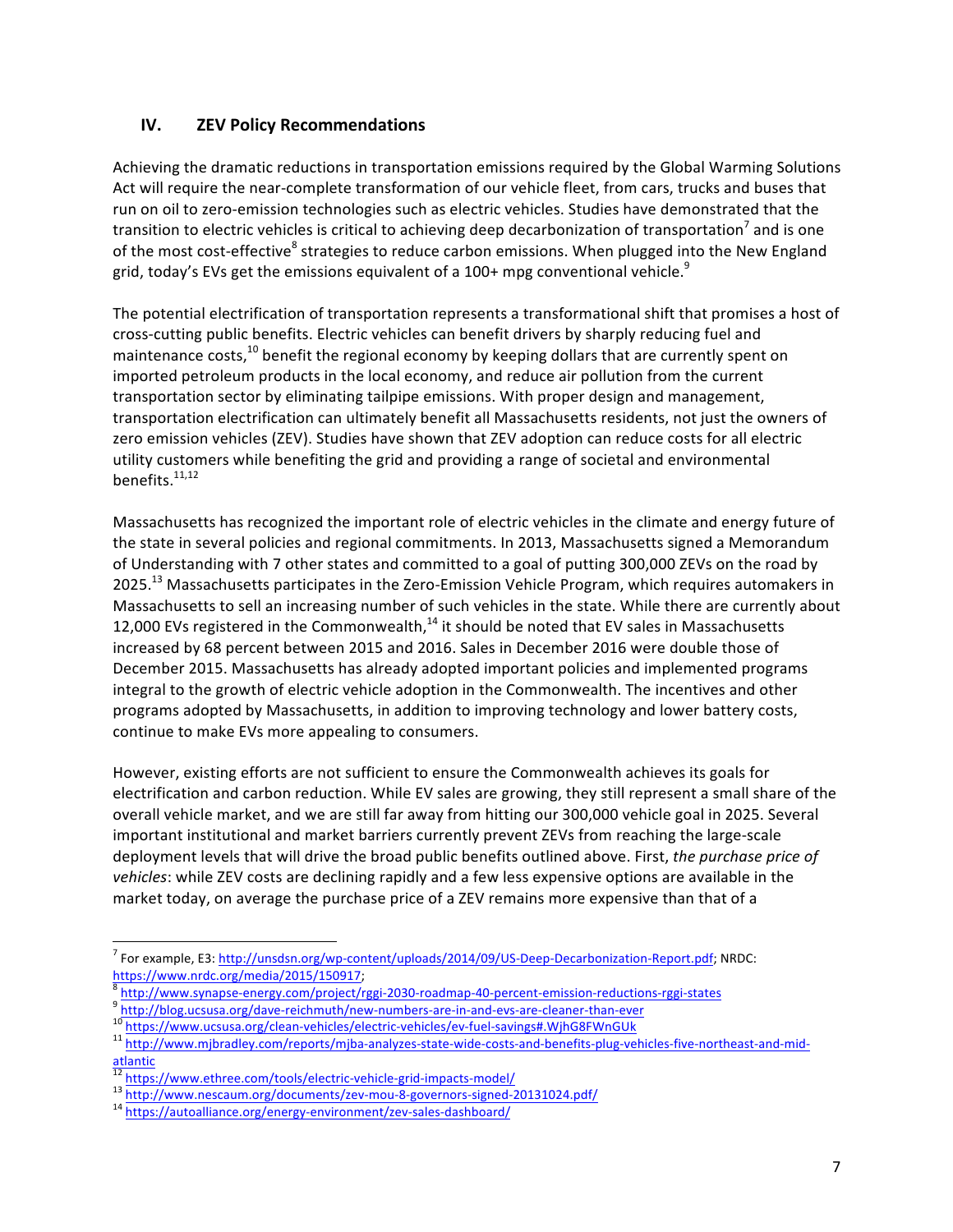comparable internal combustion engine (ICE) vehicle. There is ample evidence that providing incentives that help close the cost gap can accelerate ZEV sales. Second, *insufficient charging infrastructure*: drivers must have confidence that they can conveniently charge their vehicle to meet their typical travel needs. While the increasing availability of long-range electric vehicles is helping address this issue, range for EVs remains lower than for ICE vehicles. Additionally, charging infrastructure to facilitate long-distance travel, as well as robust charging options for drivers that lack access to home charging, is required quickly. Finally, *insufficient knowledge of consumers and automobile dealers*: although sales are growing rapidly, most consumers still do not know that electric vehicles are a viable option or whether they are a good candidate to switch. Automobile dealers do not necessarily have staff who are well trained to discuss and sell electric vehicles and may be reluctant to sell EVs due to lack of familiarity with the vehicles or because they make more money on repairs for conventional vehicles.<sup>15</sup>

With these realities in mind, state policymaking bodies continue to have a critical role to play in facilitating the efficient deployment of the associated charging infrastructure and ensuring that all segments of the population are adequately served as EVs move into the mainstream.

In the following section, we outline four categories of priority recommendations for continued progress on ZEV adoption.

### **1. Incentivize ZEV adoption and access**

A. Expand EV incentive programs, including statewide low-income rebate

The high upfront cost of electric vehicles remains a major obstacle to mass electrification, particularly for low- and moderate-income residents. Further, one of the most important policies reducing costs for consumers, the federal EV tax credit, will begin to phase out in 2018. Massachusetts should build on its existing programs, such as the MOR-EV program with additional incentives that will provide greater funding and support. In particular, Massachusetts should move swiftly to initiate a statewide lowincome rebate program for purchases and leases of new and used ZEVs, building on the low-income pilot program recently initiated by Massachusetts with larger rebates supported by greater funding. California has programs that provide greater incentives when a low-income resident trades in an old high-emission vehicle for an electric vehicle, funded by the state's cap-and-invest program, and is expanding financing options for low-income residents as well.

B. Adopt EV car-sharing and other options to promote access in underserved communities

Other jurisdictions have implemented other programs, beyond rebates, to expand access to ZEVs in underserved communities. Several cities in California have committed to EV car-sharing pilot programs, funded through that state's cap-and-invest program.<sup>16</sup>,<sup>17</sup> Similarly, Chattanooga, Tennessee has started an EV car sharing service.<sup>18</sup> These programs provide examples to draw from, but other innovative ideas should be considered as well.

<sup>&</sup>lt;sup>15</sup> [Cite]<br><sup>16</sup> Los Angeles's program provides 100 EVs for low-income neighborhoods. See:

https://la.curbed.com/2016/12/21/14046080/electric-carsharing-los-angeles-bluecalifornia.<br>
<sup>17</sup> Sacramento's "Community CarShare" program provides residents of public housing complexes with free access to eight EVs.<br>
See:

<sup>18</sup> https://insideclimatenews.org/news/07122017/car-rental-sharing-electric-vehicles-zipcar-evs-uber-lyft-greencommuter?mc\_cid=448598aee8&mc\_eid=8d4f6d3cc6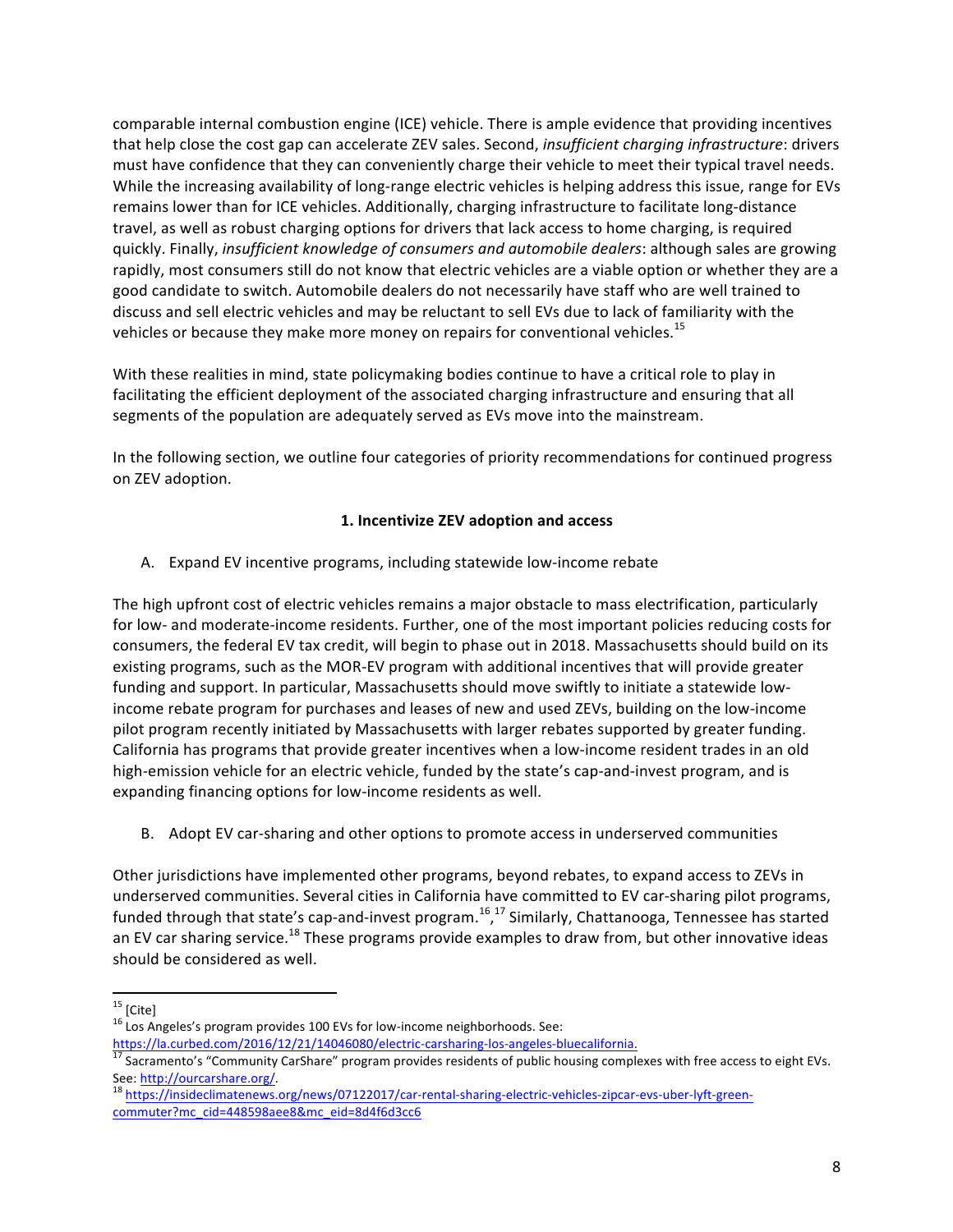C. Add dealer incentives to rebate programs

We strongly support incentives for automobile dealerships and sales staff as a means of accelerating sales of ZEVs. Dealerships have historically been reluctant to push ZEVs: informed and motivated dealerships and salespeople are key to increasing ZEV adoption. These incentives would pair well with potential dealership training and recognition programs. Massachusetts should emulate the actions taken by Vermont and Connecticut<sup>19</sup> to offer dealerships and sales staff incentives for selling ZEVs. In fact, State Representative Thomas Golden has filed a bill, H.3742, that would mandate a \$400 dealer incentive for each electric vehicle sold or leased.

D. Incentivize electrification of RTAs and state and municipal fleets

State policymakers should exert their influence to accelerate the electrification of the MBTA and other Regional Transit Authorities (RTA). Analysis using Argonne National Laboratory's AFLEET model for the Boston area shows that despite the greater upfront cost of electric buses today compared with diesel and compressed natural gas (CNG), total cost of ownership for electric buses is already lower than for the more polluting alternatives  $(51,200,912$  for an electric bus as compared with  $$1,406,857$  for a new diesel bus, and \$1,338,517 for a CNG bus),<sup>20</sup> driven in large part by dramatically lower maintenance, repair, and fuel costs of electric buses. Moreover, when total lifetime costs are considered, investments in electric buses reduce more air pollution per dollar than investments in new diesel or CNG buses.<sup>21</sup>

The VW settlement provides a significant source of funding to accelerate electrification of RTAs and state and municipal fleets. Eighty-five percent of available VW settlement funds could be directed to electrify state transit systems by incentivizing the purchase of new electric buses or repowering diesel buses to be electric, and subsidizing the supporting charging infrastructure. Several investment models are possible. Settlement funds could be used to establish a revolving, no-interest loan program for local governments with limited resources. Local agencies could pay back loans over time as they realize the full lifecycle cost savings of EV ownership. Massachusetts could also explore incentive programs for this market segment. For example, California's Heavy-duty Vehicle Incentive Program (HVIP), funded by California's cap-and-invest program, provides funding of \$95,000 for electric buses, or \$110,000 for buses operating in low-income neighborhoods. We encourage targeting deployment of electric buses in underserved and environmental justice communities to improve air quality.

## 2. Increase charging infrastructure deployment and lower cost of future installations

A. Make it easier for consumers to charge their vehicles at or near their home.

The real-world experience to date of EV drivers has confirmed that the majority of EV charging will take place at home. Potential strategies for providing all Massachusetts residents with convenient charging at or near their home include rebates or tax incentives for the purchase of home charging stations, or more specifically for home charging stations that are efficient or have load management capabilities. A greater challenge will be providing home charging access to residents who do not have their own garage or

<sup>&</sup>lt;sup>19</sup> http://www.courant.com/business/hc-connecticut-rebate-electric-cars-0520-20150519-story.html.<br><sup>20</sup> Argonne National Laboratory's AFLEET Model (2017) (fuel and electricity costs adjusted for Boston, MA).<br><sup>21</sup> For nitr lb NOx/\$; new diesel buses reduce 0.0059 lb NOx/\$; and CNG buses reduce 0.0072 lb NOx/\$.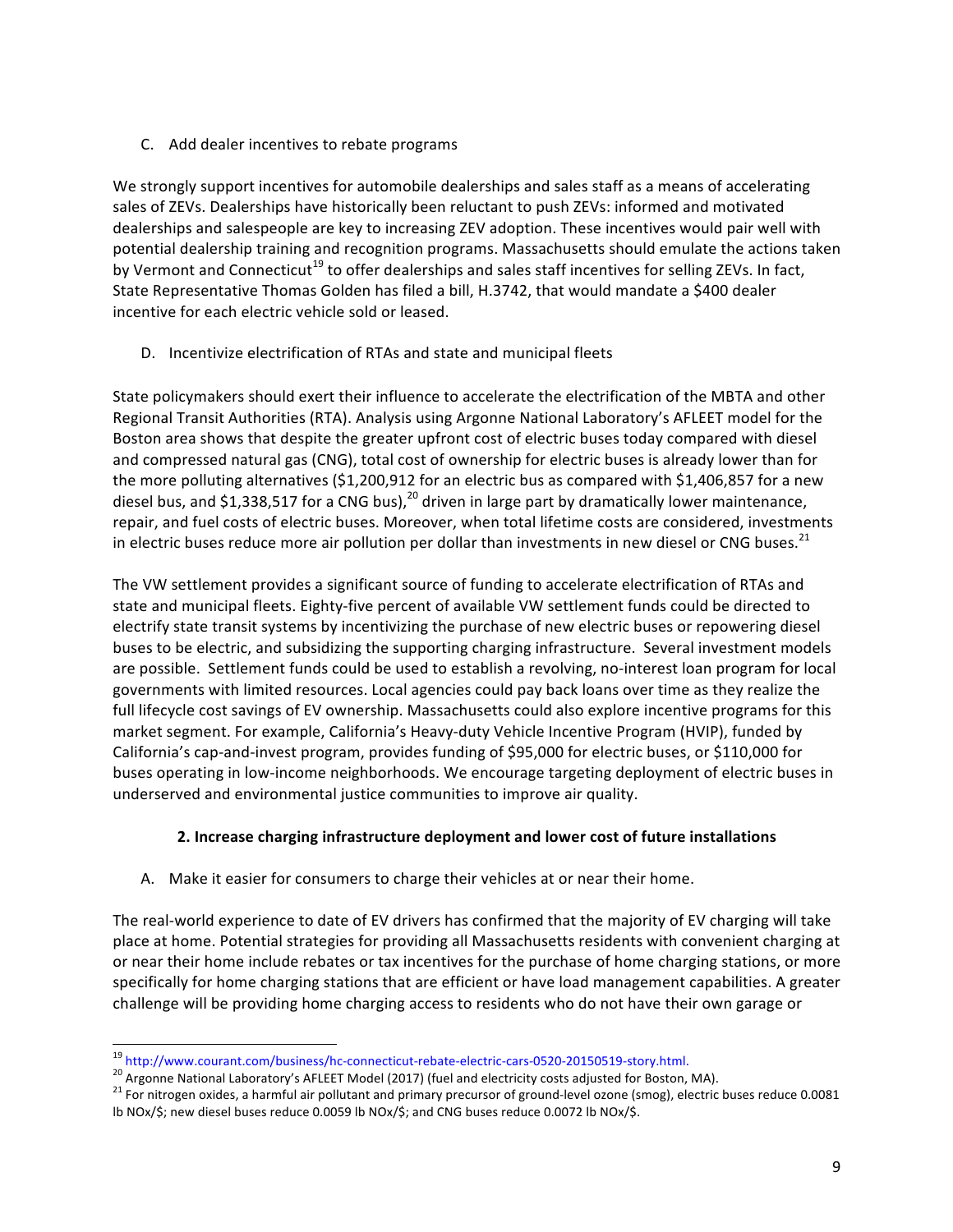otherwise have routine access to a dedicated parking spot with convenient electric service, which includes most residents in urban areas. The Commonwealth should identify home charging solutions for such residents, including expanded overnight parking in municipal lots, charging stations at multi-unit dwellings, and on-street charging stations.<sup>22</sup>

B. Dedicate the allowed 15 percent of funds from VW settlement towards light-duty charging stations

Appendix D of the Partial Settlement Agreement with VW authorizes beneficiary states to spend up to 15 percent of their Environmental Mitigation Trust funds—in Massachusetts' case, more than \$11 million—on the acquisition, installation, operation and maintenance of new light-duty zero emission vehicle supply equipment and infrastructure.<sup>23</sup> We urge Massachusetts to dedicate the maximum allowable funds to procuring and installing electric vehicle charging infrastructure to accelerate electric vehicle deployment in the Commonwealth.

Expenditure of these funds should be complementary to existing federal, state, and local ZEV initiatives, such as the MOR-EV rebate program, the EVIP program, $^{24}$  and the nascent low-income EV pilot program, and should be carefully coordinated with other investments in electric vehicle charging infrastructure.<sup>25</sup> With these investments, the Commonwealth should look to build out a robust, cohesive network of fast chargers along highways and at strategic intra-city locations to enable long-distance travel and convenient charging, particularly for so-called "garage orphans."

C. Advance ZEV-ready provisions in the building code

Massachusetts policymakers should mandate ZEV readiness in the base building code. In commercial and industrial settings with parking, this should include pre-wiring a set percentage of workplace and public parking spaces for ZEV charging and chargers themselves. A ZEV-ready mandate for all new construction will reduce the cost of electric vehicle charging station deployment. Inclusion of these sensible measures in the building energy code was explicitly authorized in Ch. 448 of the Acts of 2016.

D. Continue incentive programs for workplace, municipal, state agency, and higher education charging

The Massachusetts Electric Vehicle Incentive Program (MassEVIP), run by the Massachusetts Department of Energy Resources, has been a successful, multi-faceted program. One portion of MassEVIP has been dedicated to expanding workplace charging, but has now run out of funding for several regions. In addition, MassEVIP: Fleets, a program aimed at helping cities and towns, state agencies, and state colleges and universities purchase EVs and install charging stations, has been fully subscribed and has no additional funding. These programs should be funded, potentially through the VW settlement or other available sources of funding.

 $\frac{\frac{22 \text{ http://wxystudio.com/uploads/1700017/1441308185862/GarageOrphanReport_v2.1_08182015.pdf}{23 \text{ See First Partial Constant Decree, App. D-2, \P\ 9.}}$ <br>
24 https://www.mass.gov/how-to/massevip-fleets<br>
25 These investments include Electrify America's planned expenditure of Appendix infrastructure in the Boston area, Eversource's recently approved plan to spend \$45 million on a make-ready charging infrastructure program in its service territory, and, if it is approved by the Department of Public Utilities, National Grid's plan to spend approximately \$25 million on a charging infrastructure program in its service territory.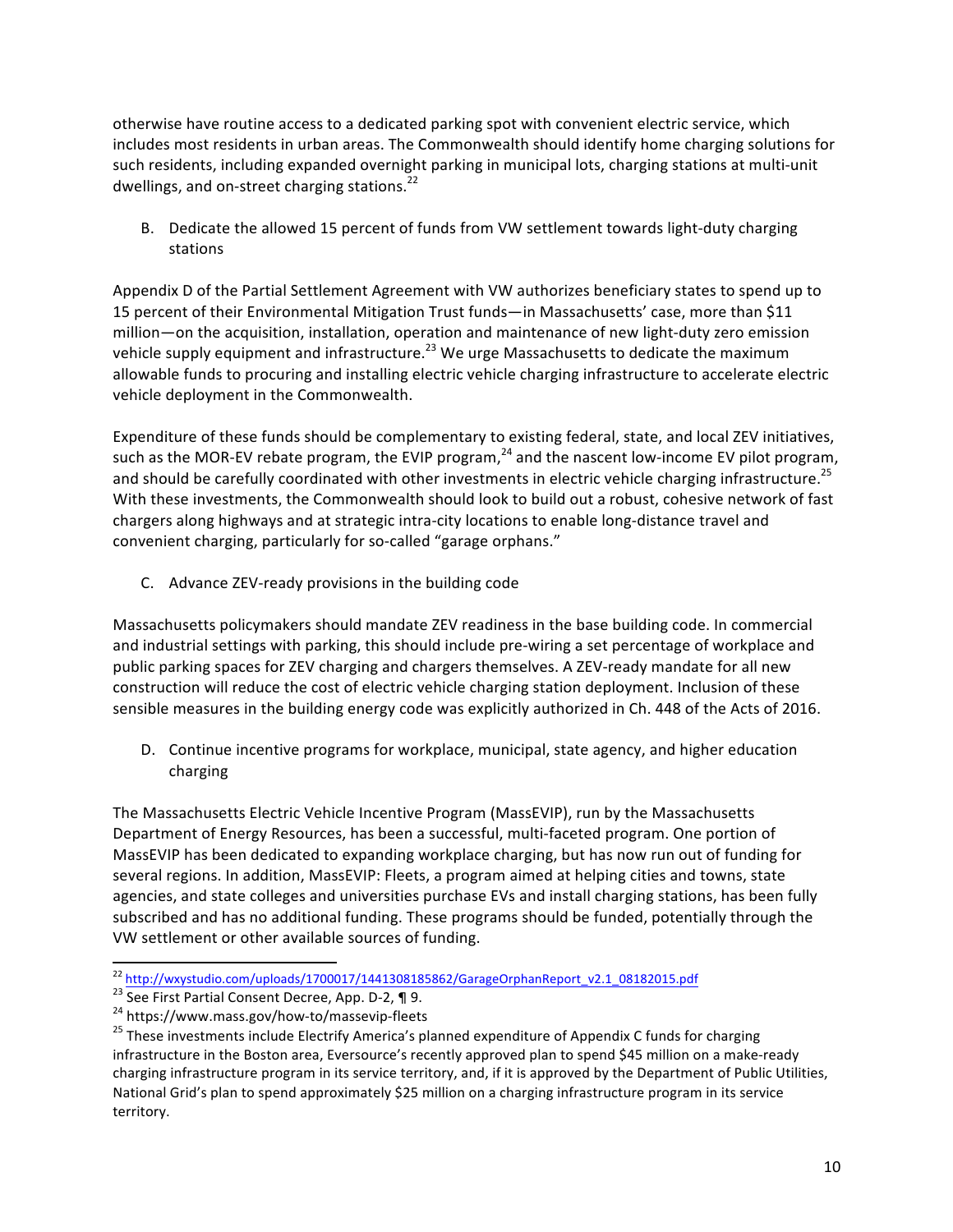### **3. Utility framework to increase adoption and maximize benefits**

Utilities and third parties have important roles to play in promoting the adoption of ZEVs and the development of charging infrastructure. Utility activities will affect the economics of ZEV ownership and the availability of charging infrastructure in a myriad of ways, including distribution system planning, rate design, charging station build-out and data access. In addition, given their regular communication with households and businesses, electric utilities may be well positioned to engage in certain customer outreach and education about the benefits of electricity as a transportation fuel, EV-related rate offerings, and existing state programs and state and federal incentives for EV ownership.

A. Improve rate design, including time-of-use rates and demand charge reform, and support managed charging and demand response

Electricity rate design has a substantial influence on the behavioral decisions that shape EV adoption, and the importance of good rate design cannot be overstated. Properly designed rates send price signals to customers motivating them to charge their vehicles when there is less stress on the system during off-peak periods, and well-designed rates can avoid circuit overloads and unnecessary investment while also improving the utilization of existing assets.

Electric utilities should move swiftly to implement EV-friendly time-varying rates (TVR), both for ZEV customers and parcels/buildings hosting charging infrastructure. Well-designed time-of-use (TOU) rates should be pursued in the near term, moving eventually towards more granular TVR with increasingly dynamic pricing elements as needed to optimize vehicle charging integration with the grid and renewable power. Instituting TOU rates for EV charging will encourage customers to charge their vehicles during off-peak hours, when electricity costs are often significantly cheaper than at other points in the day. Allowing customers to access low cost electricity is a smart way to reduce the total cost of ownership of electric vehicles and to enhance their relative attractiveness to conventional internal combustion engines in an economically efficient manner. Conversely, demand charges, which charge customers on a kilowatt (kW) basis, are one particularly challenging rate design for EVs, especially in higher speed charging applications. We urge that any EV charging tariff implemented by utilities not include a demand charge, and regulators should undertake reform of existing demand charge structures that serve as a barrier to EV adoption.

B. Improved distribution system planning to account for increased load and optimal locations for charging

Since electric utilities have a central role in carefully planning for any major changes in the grid, Massachusetts policymakers and third-party EVSE providers should work closely with electric utilities on charging station deployment to maximize the benefits that EVs provide to the grid. This coordination should aim to ensure successful integration of the additional loads from EV charging and optimization of existing and new infrastructure, including through identifying preferred sites for EVSE. As a facilitator, the utility will treat EV charging like other potential load, providing nondiscriminatory electric service when and where requested. And, in a grid management role, the utility will need to manage the charging operation to better integrate charging with grid capabilities and grid needs, and ensure realization of the broad public and ratepayer benefits associated with transportation electrification.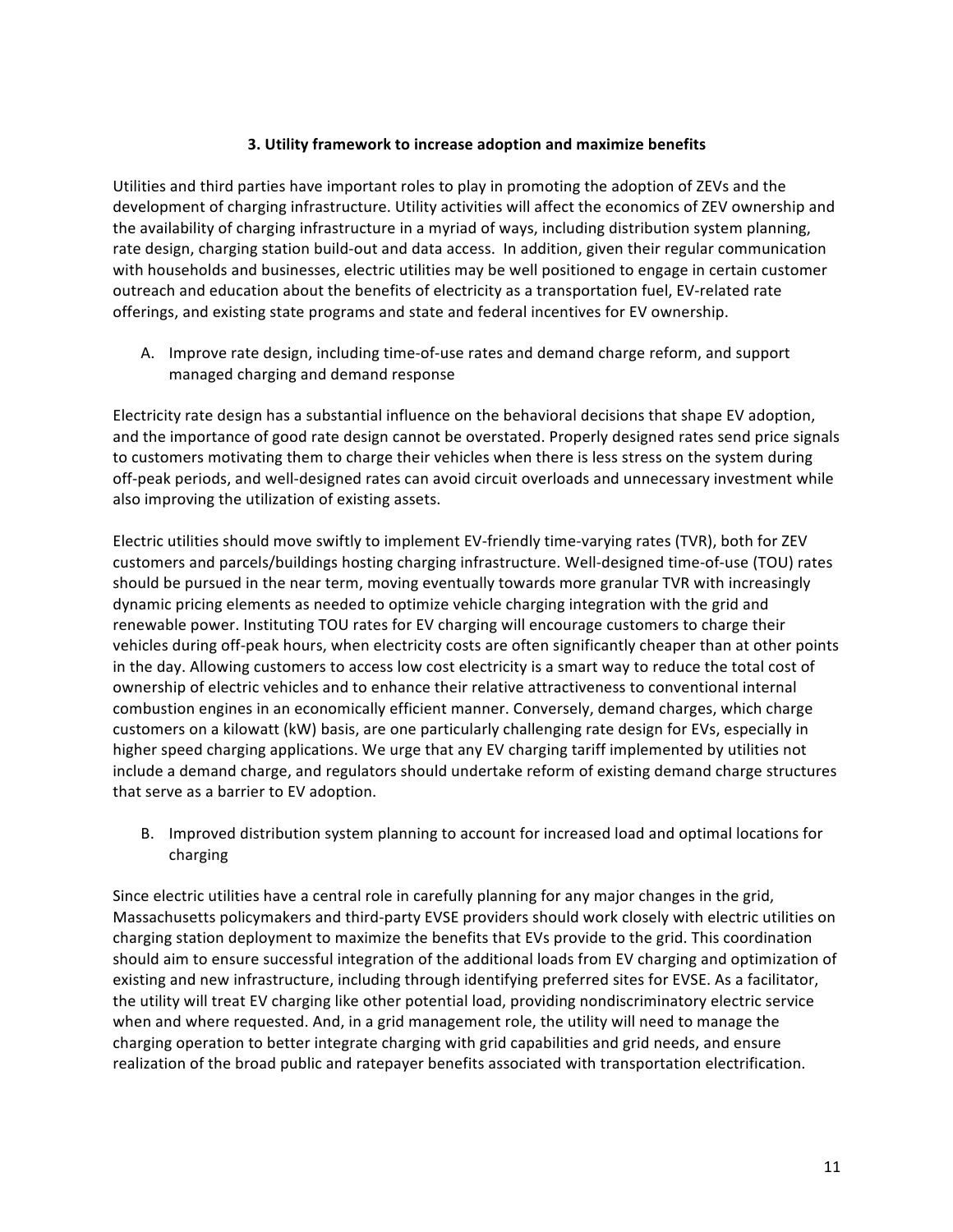As transportation electrification increases, utilities will have to adapt their traditional distribution system planning roles to target the facilitation of "smart charging" for EVs to ensure efficient use of grid resources, including demand response, one-way controlled charging, and eventually vehicle-to-grid (V2G) operations. Early smart charging support will entail studying and managing the engineering effects that ZEVs will have on utility systems, including the different requirements and capabilities posed by each type of charging station. Left uncontrolled, EV charging risks producing longer and higher demand peaks that could create the need for upgrades to distribution infrastructure, raise electricity supply and delivery costs, and cause unnecessary emissions.

C. Addressing barriers to EV charging infrastructure development

As the Department of Public Utilities (D.P.U. Order 13-182-A) and the Massachusetts General Court have recognized, there can be a limited but constructive role for utilities to play in accelerating deployment of EV charging infrastructure that is supportive of the competitive charging market. The DPU recently approved a proposal by Eversource that will reduce the cost to site hosts of installing EV chargers in locations designed to foster EV ownership, and National Grid has proposed a similar EV charging infrastructure program. We hope that this utility participation will help to eliminate the underlying market barriers and facilitate the development of an expanded competitive market for charging infrastructure, while simultaneously ensuring service provision in areas across the Commonwealth that are underserved by the nascent market, including underserved communities and neighborhoods and low-income and multi-unit dwellings. In such instances, utilities may play a reasonable role to address the elevated barriers to private market intervention and provide access where it is urgently needed.

# **4. Public education and outreach**

Educating customers is necessary to complement other policies and programs to promote ZEV adoption and address behavioral issues like "range anxiety." One recent report found that a remarkable 60 percent of survey respondents do not even consider electric vehicles when purchasing a vehicle.<sup>26</sup>

A. Continue MASS DRIVE CLEAN outreach program

MASS DRIVE CLEAN is an innovative education and outreach program that hosts electric vehicle test drive events across the Commonwealth, helping familiarize Massachusetts residents with EVs as viable options. Continuation of this program, and ideally increases in the number of events across the Commonwealth, will be a key part of expanding ZEV purchases in coming years.

B. Education and outreach for utility programs

Significant consumer education around rate design for EV charging, EV demand response, and other future utility programs will also be critical for customer adoption. In order for consumers to adjust their behavior to time-varying rates, they first need to understand the benefits of doing so. Customers will also need tools and access to timely and geographically appropriate information that they can use to respond to price signals. In certain instances, utilities may be particularly well positioned to leverage existing channels of customer outreach to implement ZEV-education initiatives.

<sup>&</sup>lt;sup>26</sup> http://www.altvil.com/events/press-release-new-altman-vilandrie-company-survey-lack-of-awareness-high-costs-may-shortout-electric-vehicle-adoption/, https://electrek.co/2017/01/03/electric-vehicle-adoption-awareness/